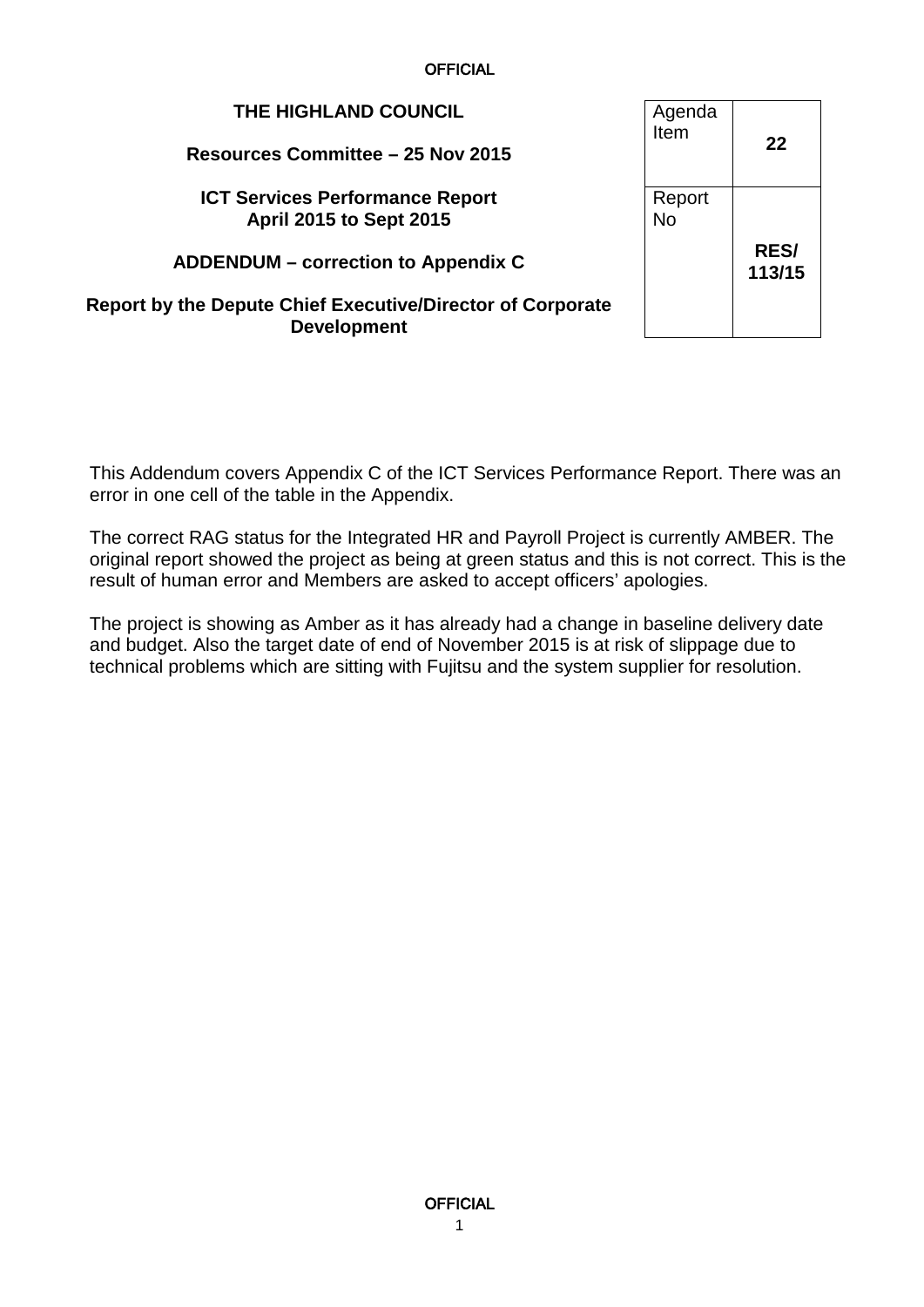## **OFFICIAL**

| Appendix C - Highland Council Project Services Project Status |                     |                |            |                  |                         |                         |                                   | <b>Overall Project Status</b>                |                |                                  |
|---------------------------------------------------------------|---------------------|----------------|------------|------------------|-------------------------|-------------------------|-----------------------------------|----------------------------------------------|----------------|----------------------------------|
| <b>Before Stage 0</b>                                         | <b>Project Type</b> | <b>Service</b> | <b>PM</b>  | <b>ICT Role</b>  | Cost<br><b>Baseline</b> | Cost<br><b>Forecast</b> | <b>Go-Live</b><br><b>Baseline</b> | <b>Go-Live</b><br>Forecast/<br><b>Actual</b> | <b>Current</b> | <b>Previous</b><br><b>Report</b> |
| Corporate Reporting (CIP)                                     | Innovation          | <b>CD</b>      | <b>THC</b> | Assurance        |                         |                         |                                   |                                              | <b>Green</b>   | Green                            |
| Legal Case Management System                                  | Innovation          | <b>CD</b>      | <b>THC</b> | Governance       |                         |                         |                                   |                                              | <b>Green</b>   | <b>Green</b>                     |
| <b>Decriminalised Parking Enforcement</b>                     | Innovation          | CD             | <b>TBC</b> | Governance       |                         |                         |                                   |                                              | <b>Green</b>   | Green                            |
| <b>Westlink Mobile Office</b>                                 | Infrastructure      | <b>CS</b>      | <b>TBC</b> | Governance       |                         |                         |                                   |                                              | <b>Green</b>   | <b>Green</b>                     |
| Property Information System                                   | <b>BAU</b>          | D&I            | <b>TBC</b> | Governance       |                         |                         |                                   |                                              | <b>Green</b>   | Green                            |
| <b>Between Gateway 0 and Gateway 1</b>                        |                     |                |            |                  |                         |                         |                                   |                                              |                |                                  |
| <b>Curriculum Guest Access</b>                                | Innovation          | C&L            | <b>TBC</b> | Assurance        |                         |                         |                                   |                                              | <b>Green</b>   | <b>Green</b>                     |
| Category F Schools Refresh                                    | <b>BAU</b>          | C&L            | <b>TBC</b> | Assurance        |                         |                         |                                   |                                              | <b>Red</b>     | <b>Red</b>                       |
| Webcasting                                                    | Infrastructure      | <b>CD</b>      | <b>TBC</b> | <b>PM</b>        |                         |                         |                                   |                                              | <b>Green</b>   | Green                            |
| <b>Inverness City WiFi</b>                                    | Innovation          | D&I            | <b>THC</b> | <b>PM</b>        | tbc                     | tbc                     | Oct 2016                          | Oct 2016                                     | <b>Green</b>   | <b>Green</b>                     |
| <b>Members Service</b>                                        | Innovation          | <b>CD</b>      | <b>FJS</b> | <b>Team Lead</b> | tbc                     | tbc                     | Apr 2016                          | Apr 2016                                     | Green          | Green                            |
| <b>Carbon Clever Committees</b>                               | Innovation          | <b>CD</b>      | <b>TBC</b> | <b>TBC</b>       | tbc                     | tbc                     | tbc                               | tbc                                          | <b>Green</b>   | Green                            |
| Between Gateway 1 and Gateway 2 - Project Definition          |                     |                |            |                  |                         |                         |                                   |                                              |                |                                  |
| e-Building Standards and e-Planning                           | <b>BAU</b>          | D&I            | <b>THC</b> | Assurance        | tbc                     | tbc                     | tbc                               | tbc                                          | <b>Green</b>   | <b>Green</b>                     |
| Between Gateway 2 and Gateway 3 - Project Initiation          |                     |                |            |                  |                         |                         |                                   |                                              |                |                                  |
| <b>Enterprise Mobility Management</b>                         | Infrastructure      | CD             | <b>THC</b> | <b>PM</b>        | £13,000                 | £20,400 <sup>1</sup>    | Dec 2015                          | Dec 2015                                     | <b>Green</b>   | Green                            |
| <b>CRM Replacement</b>                                        | <b>BAU</b>          | <b>CD</b>      | <b>THC</b> | <b>PM</b>        | £180,000                | £180,000                | Jan 2016                          | Jan 2016                                     | Green          | <b>Green</b>                     |
| Mobile Service Delivery                                       | Innovation          | <b>CD</b>      | <b>THC</b> | Assurance        | £341,500                | £341,500                | April 2016                        | April 2016                                   | <b>Green</b>   | Green                            |
| <b>Local Taxation e-Services</b>                              | Innovation          | <b>FIN</b>     | <b>THC</b> | Governance       | tbc                     | tbc                     | Jan 2016                          | Jan 2016                                     | <b>Green</b>   | Green                            |
| Between Gateway 3 and Gateway 4 - Project Delivery            |                     |                |            |                  |                         |                         |                                   |                                              |                |                                  |
| New Schools Programme - Lundavra                              | Infrastructure      | C&L            | <b>FJS</b> | <b>Team Lead</b> |                         |                         | Oct 2015                          | Oct 2015                                     | <b>Green</b>   | <b>Green</b>                     |
| PFN/SWAN Implementation                                       | Infrastructure      | <b>CD</b>      | <b>THC</b> | <b>PM</b>        | £1,400,000              | £1,150,000              | Sep 2016                          | Sep 2016                                     | <b>Green</b>   | Green                            |
| <b>Wireless Guest Access</b>                                  | Infrastructure      | <b>HLH</b>     | <b>FJS</b> | Assurance        | £39,075                 | £54,037                 | Dec 2014                          | Nov 2015                                     | <b>Red</b>     | Green                            |